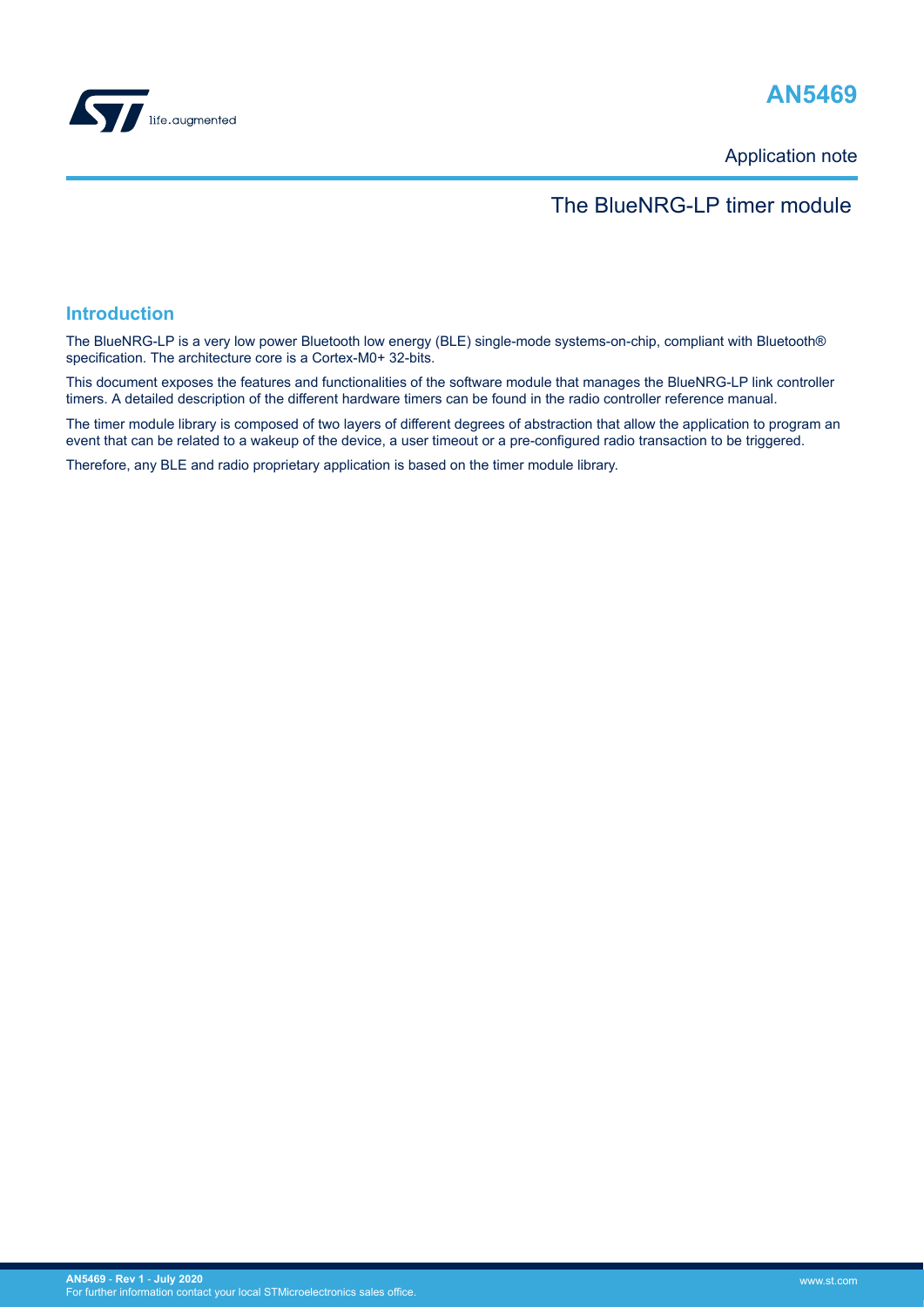## <span id="page-1-0"></span>**1 Module description**

The module consists of four files: **bluenrg\_lp\_hal\_vtimer.c**, **bluenrg\_lp\_hal\_vtimer.h**, **bluenrg\_lp\_ll\_timer.c** and **bluenrg\_lp\_ll\_timer.h**. These files represent two layers that separate the application from the hardware.

The first layer abstracts the hardware timers through software structures that allow virtualizing the resources available on the device. The second layer is directly connected to the hardware and it converts time expressed in hardware independent units to hardware dependent units and vice-versa. These conversions take into account the rate at which the hardware timers are counting.



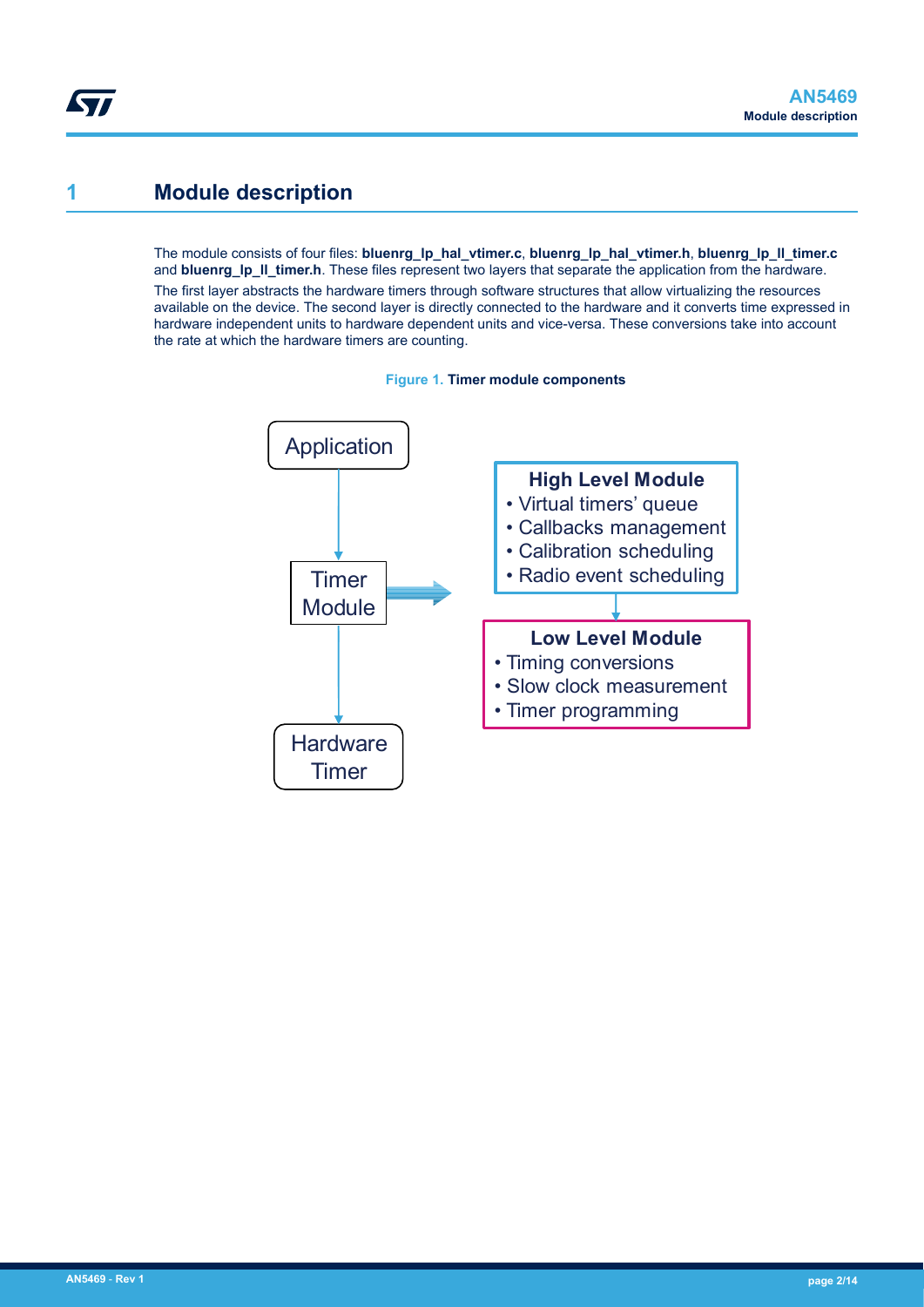## <span id="page-2-0"></span>**2 Virtual timer**

The BlueNRG-LP link controller provides a timer counter which is used to wake up the device during low power mode phases and is not used to trigger radio operations.

The timer module exploits the hardware resources of this single timer enabling the allocation of many virtual timers.

The only constraint on the number of virtual timers is the memory available on the device.

A virtual timer acts just like a normal timer. For example, the user can program a virtual timer to execute some actions at a certain time.

From the application point of view, the virtual timer is a software structure that contains, in addition to the expiration time, the pointers to some user data and callback. The callback is the routine that is executed when the time is elapsed.

This software abstraction allows the sharing of the capabilities of the hardware timer among the virtual timers defined by the application as described below.

When a virtual timer is started, its instance is placed in a queue ordered by the expiration time. If it elapses before the other events in the queue, the virtual timer is placed at the top and the hardware timer is programmed. Otherwise, it takes place between the other already started timers when its turn comes.

After a virtual timer is expired, the internal state machine is in charge of executing the callback linked to the just expired virtual timer and reserves the hardware counter for the next timer in the queue.

The timeout of a virtual timer is treated as an absolute time. It means that it occurs, for example, like an event on the calendar at a specific time.

### **2.1 Virtual time base**

Inside the timer module, the time is measured according to a special unit called system time unit (STU). It is independent to the hardware oscillator variations and it is directly exposed to the user. Every timeout event is expressed in STUs. One STU is equal to 625/256 µs (about 2.4414 µs) and it allows to easily express the timings dictated by Bluetooth protocol. Only before programming the real counter, is the time expressed in STUs converted in the hardware timer counting unit.

The time in STUs is accumulated on a global variable that is 64-bits long. Then, if a digital watch wraps every 24 hours, the timer module time base needs more than one million years to wrap.

A never wrapping time base is very useful since it always allows knowing if an event is before or after another one or whether it is simply in the past or not.

However, this time base must deal with the finite length of the hardware timer and for this reason it is called virtual as well. In order to accumulate the time correctly, the virtual time base variable must be updated at least one time before every hardware timer wrapping.

This important mechanism is internal, it is not in charge of the user and it is kept alive by a dedicated virtual timer that is automatically armed by the module during the initialization phase.

This special virtual timer is periodically programmed with the maximum possible value admitted by the hardware capacity of the timer. It means that if the device is in low power mode, it will wake up periodically to execute the time base maintenance. The BlueNRG-LP wakes up about every 2.30 hours.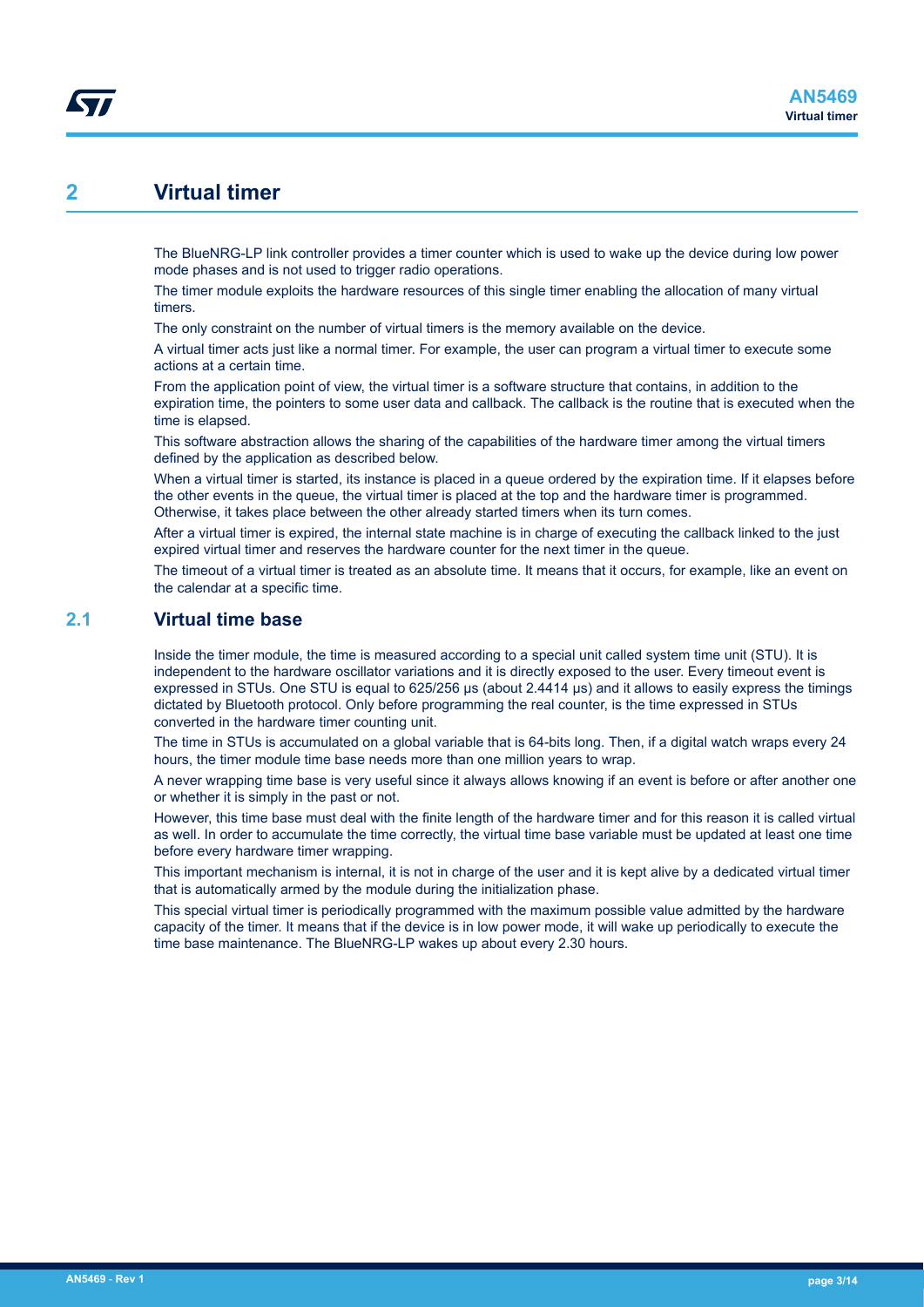

ST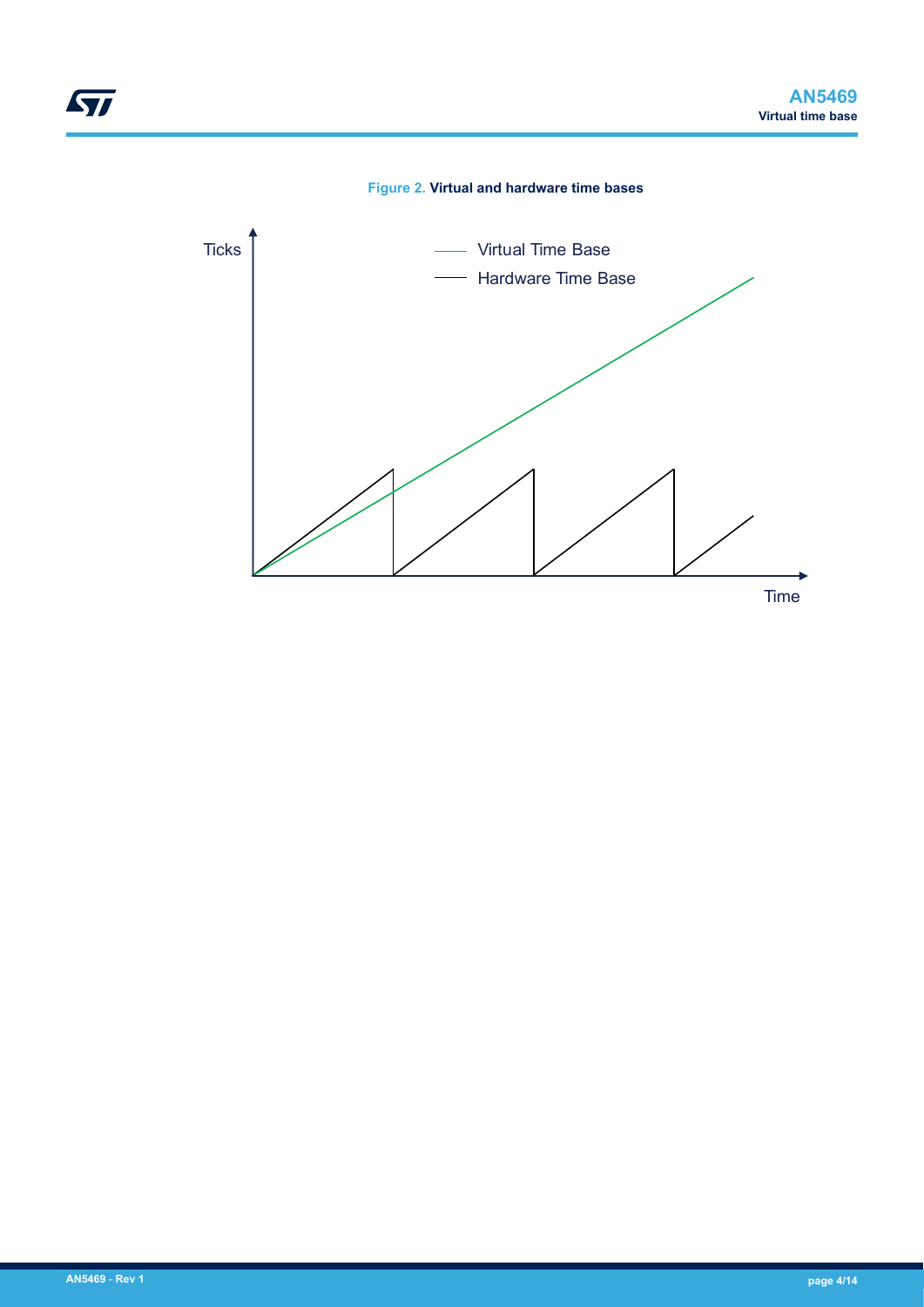## <span id="page-4-0"></span>**3 Low speed oscillator and calibration procedure**

In addition to the timer that is shared by the virtual timers, another timer is able to trigger a radio activity. The timing of the radio transactions is a critical aspect in most cases and a certain accuracy must be guaranteed.

The low speed oscillator feeds the BlueNRG-LP link controller timers. According to the configuration, the low speed oscillator source can be the external XO or the internal RO. Unlike the external one, the speed of the internal oscillator can change since it is affected by the temperature. This behavior implies that, if clocked by the internal oscillator, the timers could count according to a period that is not fixed.

Then, for example, the same timeout can actually correspond to different time intervals depending on the frequency of the clock. If the internal oscillator is adopted, in order to guarantee the accuracy of the programmed timeouts, the variations in frequency are periodically taken into account. In this case, the same virtual timer used to maintain the virtual time base is also in charge of starting, at every calibration interval, the calibration procedure that consists of measuring a certain number of periods of the internal oscillator exploiting a stable clock source. Once the frequency is measured, the next timeouts, that are always expressed in STUs, are converted with a better accuracy in the hardware counter unit called machine time unit (MTU).

Essentially, the measurement of the frequency of the low speed oscillator is used as a conversion factor that allows time expressed in STUs to be translated in a time expressed in an MTU and vice-versa.

After the initialization phase and after the user has defined the calibration interval, the low speed oscillator frequency measurement is autonomously managed by the firmware as the time base maintenance mechanism.

The nominal frequency of the low speed oscillator is 32.768 kHz. If the BlueNRG-LP is equipped with an external crystal oscillator running to the nominal frequency, no calibration procedure is necessary. The BlueNRG-LP can also adopt an external oscillator running to different speeds. In this last case, a first calibration only is necessary in order to assess the frequency of the oscillator.

In any case, as much as possible, the user does not neeed to deal with the counting unit of the hardware timer and with the frequency of the oscillator but only with time expressed in STUs.

### **3.1 Calibration interval**

The calibration interval is a parameter that can be set during the initialization phase to decide how often the device has to perform the measurement of the frequency of the internal oscillator.

As previously mentioned, if an external crystal oscillator is adopted, the user can neglect this parameter putting it to zero.

The main reason to measure periodically the frequency of the internal oscillator is to compensate the variation of the frequency due to temperature changes and to guarantee a certain accuracy on the timeouts, in particular during radio operations.

How much the variation in temperature affects the frequency of the internal oscillator is described by the frequency temperature sensitivity. The frequency temperature sensitivity follows the trend below in the operating range [-40 °C: 105 °C].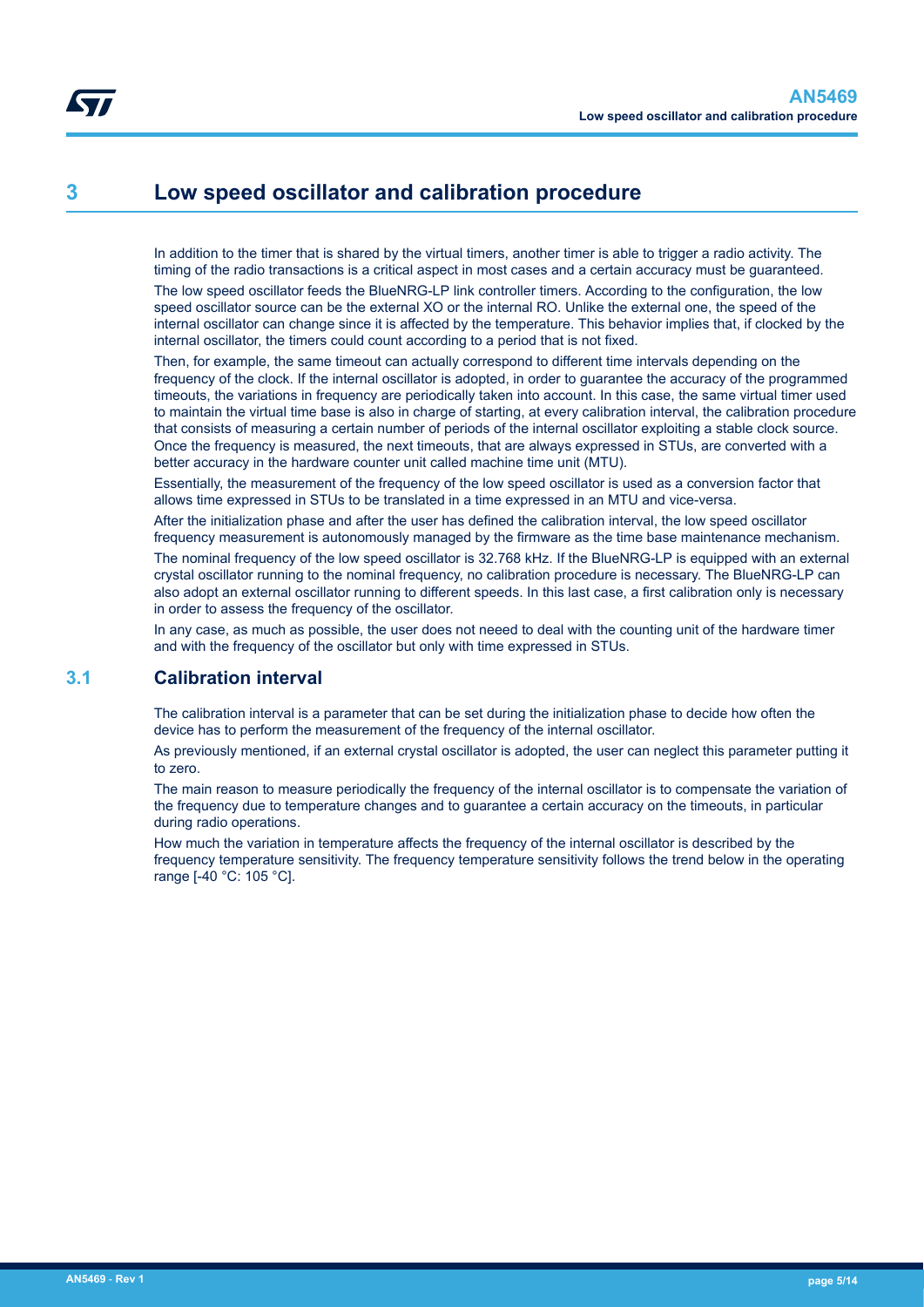





The frequency temperature sensitivity is the error in frequency due to a variation of one degree. Therefore, in order to compute how often the internal oscillator must be measured, that is finding the value of the calibration interval, it is necessary to determine how the temperature is changing and what is the maximum error admitted.

Suppose that the temperature changes at a rate of 0.1 °C/s and the frequency temperature sensitivity is 160 ppm/°C. In order to guarantee an error below 500 ppm, the frequency of the internal oscillator must be measured at least every 31 seconds.

Once the calibration interval has been set, the firmware autonomously schedules a calibration procedure at each calibration interval. The calibration procedure lasts about 800 µs.

If the device is already in the active state, the calibration procedure is started in advance and the next calibration event is programmed consequently.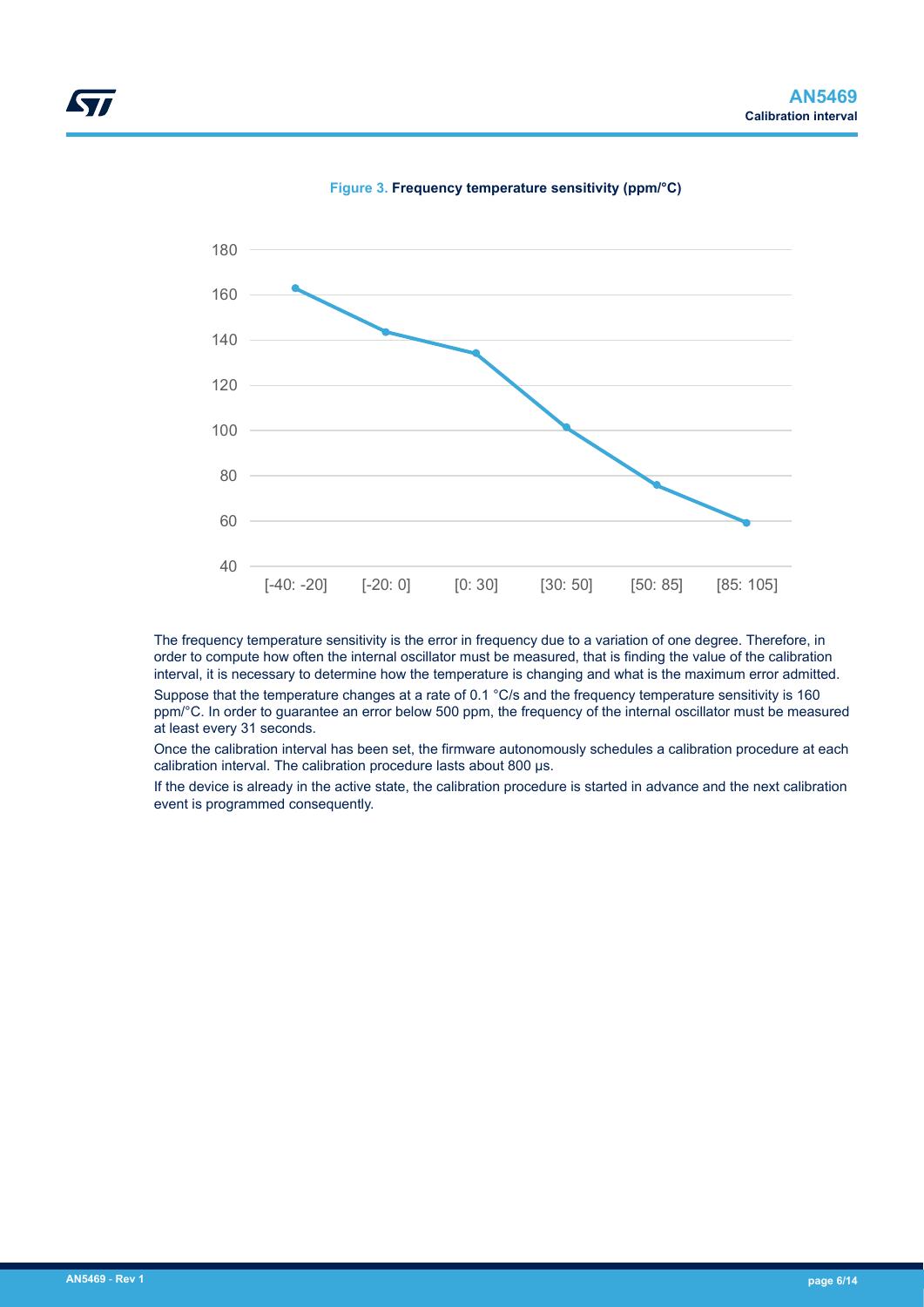### <span id="page-6-0"></span>**4 Timer module examples**

In the following sections, some typical use cases are described.

Three APIs are always called inside all those applications that exploit the BlueNRG-LP link layer timers. **HAL\_VTIMER\_Init()**. It initializes the timer module according to the kind of low speed oscillator and the high speed clock start-up time. Furthermore, it starts the virtual timer that is in charge of triggering the calibration procedure and the virtual time base maintenance operations.

This information is contained inside a dedicated structure defined as follows:

```
typedef struct HAL_VTIMER_InitS {
    /* XTAL startup in 2.44 us unit */
   uint16 t XTAL StartupTime;
    /* Enable initial estimation of the frequency 
     of the Low Speed Oscillator */
    BOOL EnableInitialCalibration;
     /* Periodic calibration interval in ms, 
     to disable set to 0 */
    uint32 t PeriodicCalibrationInterval;
} HAL_VTIMER_InitType;
```
The *XTAL\_StartupTime* is the time that the high speed clock needs to be stable. This value is expressed in system time units and it is especially useful for the timing of radio operations.

The flag *EnableInitialCalibration* allow estimating the frequency of the low speed oscillator during the initialization. Generally, if the external crystal oscillator is adopted, the initial estimation can be disabled by putting this flag to zero.

The *PeriodicCalibrationInterva*l is expressed in milliseconds and it represents how often the low speed oscillator must be measured according to the temperature variations. Also in this case, if the external crystal oscillator is adopted the periodic calibration can be disabled choosing a calibration interval equal to zero.

**HAL\_VTIMER\_Tick()**. It is called inside the application main loop. It manages the virtual timer queue, it checks if a virtual timer is expired, it manages the sharing mechanism of the hardware timer resources and the execution of the user callbacks of the expired timers.

If PeriodicCalibrationInterval is different than zero, it periodically starts the calibration procedure when the calibration timer expires. If the calibration timer is not yet expired but the device is in the active state, the calibration procedure can be started in advance.

**HAL\_VTIMER\_TimeoutCallback()**. It is called inside the dedicated timer IRQ handler. It is executed when the hardware timer expires, signaling it to the application. *Note that it is not a user defined callback*

```
void CPU_WKUP_IRQHandler(void)
{
   HAL VTIMER TimeoutCallback();
}
```
### **4.1 Starting and stopping a virtual timer**

A virtual timer is a structure defined as follows:

```
 typedef struct VTIMER_HandleTypeS {
 uint64 t expiryTime; /* Absolute timeout expressed in STU */
  VTIMER_CallbackType callback; /* User callback */
  BOOL active; /* Managed by the internal tick */
 struct VTIMER HandleTypeS *next; /* Managed by the internal tick */
  void *userData; /* Pointer to user data */
}
```
Once a VTIMER\_HandleType is declared inside the application, the user can define a callback and pass the desired timeout when the timer is started. If needed, the user can also define some data that are carried on by the timer handle.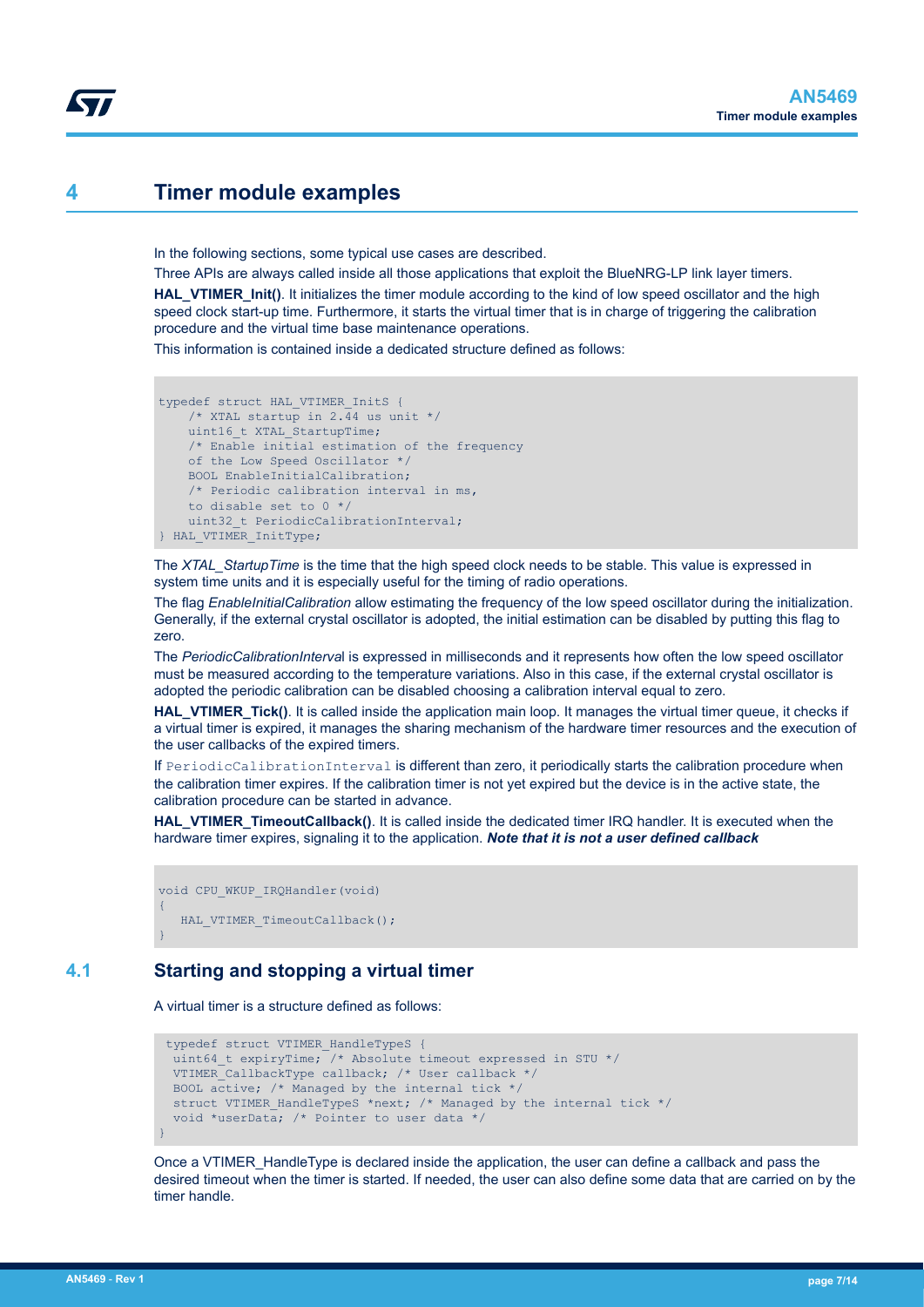

Here below an applicative example that shows how to start a virtual timer. The expiration time is expressed as a relative time interval in milliseconds using the dedicated API **HAL\_VTIMER\_StartTimerMs()**

```
void callback(void *handle)
{
 printf("Timer Callback after one second! \r\n");
}
int main(void)
{
 uint32 t delay = 1000; /* One second delay */
 HAL VTIMER InitType VTIMER InitStruct = {HS_STARTUP_TIME, INITIAL CALIBRATION, CALIBRATION INTERVAL};
  \overline{y} /* System initialization function */
   if (SystemInit(SYSCLK_64M, BLE_SYSCLK_32M) != SUCCESS) {
     /* Error during system clock configuration take appropriate action */
    while(1):
\rightarrowHAL VTIMER Init(&VTIMER InitStruct);
   timerHandle.callback = callback;
  HAL VTIMER StartTimerMs(&timerHandle, delay);
  while(1) \overline{1}HAL VTIMER Tick();
\rightarrow}
```
When the timer finally expires, the callback is triggered inside the  $HAL_VTTMER_Tick()$ .

If a timer is already started, it cannot be started again. In this case, the API returns an error code and the virtual timer is not inserted in the queue.

If the delay is too small, the timer is considered as already expired and the related callback is executed.

The timeout can be also expressed as an absolute time in STUs. In this case **HAL\_VTIMER\_StartTimerSysTime()** is used

```
static VTIMER HandleType timerHandle;
void callback(void *handle)
{
 printf("Timer Callback after one second! \r\n");
}
int main(void)
{
  uint32 t delay = 409600; /* number of system units in one second */
 HAL_VTIMER_InitType VTIMER_InitStruct = {HS_STARTUP_TIME, INITIAL_CALIBRATION, CALIBRATION_INTERVAL};
   /* System initialization function */
   if (SystemInit(SYSCLK_64M, BLE_SYSCLK_32M) != SUCCESS) {
    /* Error during system clock configuration take appropriate action */
   while(1);
\rightarrow HAL_VTIMER_Init(&VTIMER_InitStruct);
   timerHandle.callback = callback;
  HAL VITMER StartTimerSysTime(&timerHandle, TIMER GetCurrentSysTime() + delay);
  while(1) \vertHAL VTIMER Tick();
\rightarrow}
```
The current time expressed in STUs is gotten and the number of system time units corresponding to one second is added. Therefore, the expiration time becomes an absolute time expressed in STUs. Once a virtual timer has started, it can be stopped before its expiration by calling **HAL\_VTIMER\_StopTimer()**.

HAL VTIMER StopTimer(&timerHandle);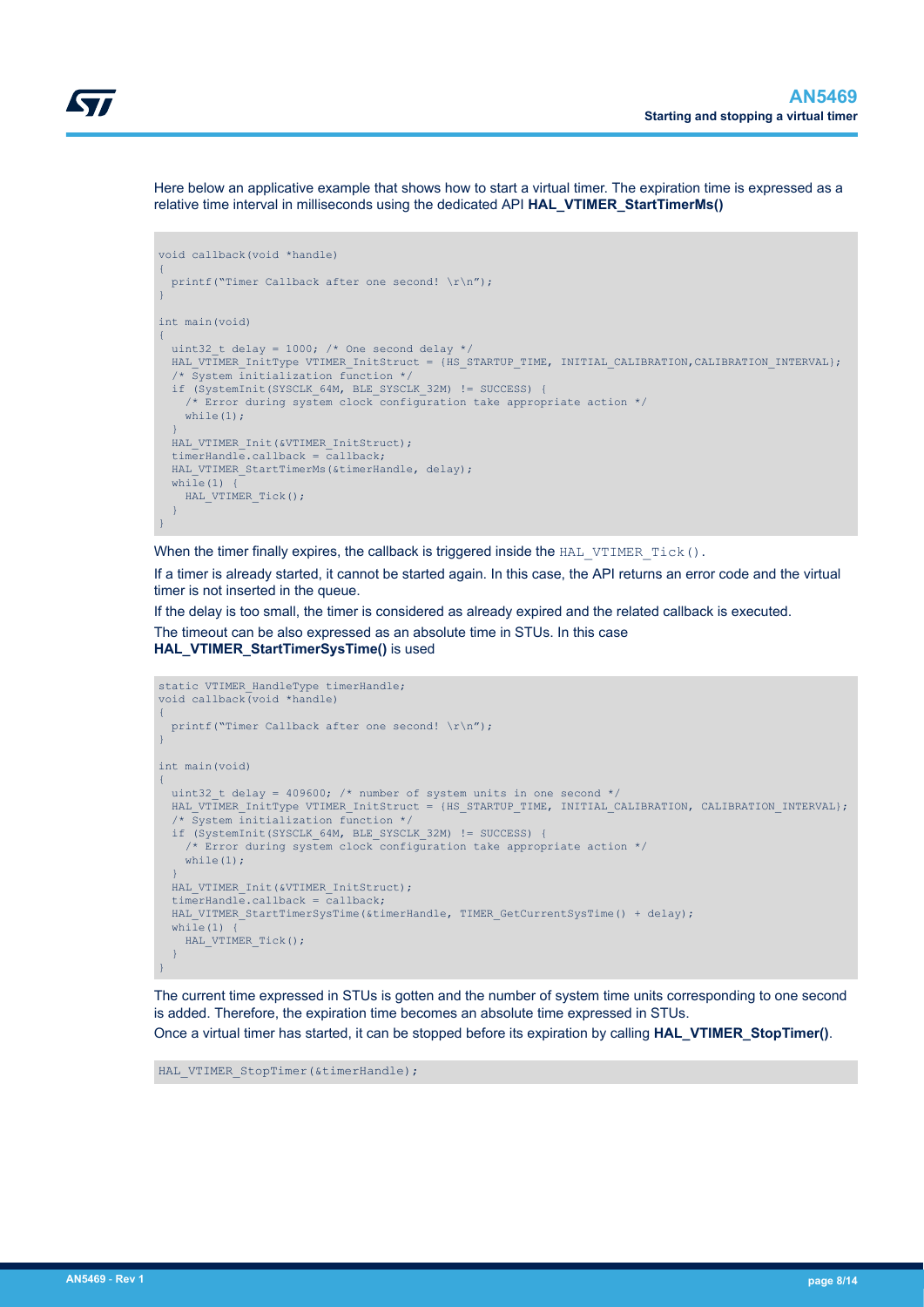### <span id="page-8-0"></span>**5 Radio timer**

The BlueNRG-LP provides another timer that is dedicated to triggering a radio transaction that can be a transmission or a reception. In particular, the timer module library offers the possibility to program two different events related to a radio operation:

- the first transmitted bit over-the-air
- the beginning of the receive window

Note that the timer module programs the radio timer only and it does not configure the radio for transmissions or receptions. Moreover, the timer module does not program the timeout of back-to-back communications. A dedicated software library accomplishes both tasks. Please refer to the radio driver user manual for more details. The radio timer is not virtualized in queue of timers (it is not needed) as with the virtual timers, but even in this case the user has to express the expiration time of one of the two events described before in an STU as an absolute time in the future. In addition, the radio timer is abstracted in a software structure but it does not need any action from the user. If the timeout is too close, the request to program the timer is rejected and an error code is returned.

### **5.1 Calibration and radio timer**

As previously mentioned, the calibration procedure is necessary only if the low speed internal oscillator is the clock of the BlueNRG-LP link layer timers. If this is the case, if it is possible, the firmware ensures that the radio timer for the next radio transaction is programmed exploiting the latest low speed frequency measurement improving the accuracy of the timeout. In other words, if the next radio transaction occurs after the next calibration event, the timer is not immediately programmed but remains pending until the new frequency measurement is available. On the contrary, if the next calibration event occurs after the next radio transaction, the timer is programmed when requested. Since the calibration values are available in thread mode inside the HAL VTIMER Tick(), after the low speed oscillator measurement is over, a margin is set in order to give to the module enough time to finalize the pending timer with the new values. If this margin is not respected, a radio event that was previously in the future could be shifted in the past and therefore not programmed.

### **5.2 Radio timer programming example**

A radio timer can only be programmed after a radio transaction has been previously configured. Then, the radio timer programming APIs can be considered as the last step of the configuration of a radio transaction. Therefore, some specific information is needed to program the radio timer properly:

- The timeout expressed in STU
- The type of the transaction (transmission or reception)
- The PLL calibration for the channel frequency

According to the previous parameters, in order to respect the desired timeout, the timer module compensates the time that the radio needs for its configuration. The different RF set-up times are initialized in some specific structures in RAM during the radio initialization. More details about radio RAM structures are present in the radio controller reference manual.

Therefore, supposing that the radio has been initialized and the transaction has been configured, the radio timer can be programmed through HAL\_VTIMER\_SetRadioTimerValue(). Note that the timer module initialization occurs as shown in the Virtual Timer Examples section and after the radio initialization.

The timeout is expressed as an absolute time. For example, a transmission can be programmed to trigger after one second as follows:

```
uint8 t event type = HAL VTIMER TX EVENT;
uint8_t cal_req = HAL_VTIMER_PLL_CALIB_REQ;
uint32 t timeout = TIMER GetCurrentSysTime() + 409600;
retVal = HAL VTIMER SetRadioTimerValue(timeout,event type,cal req);
```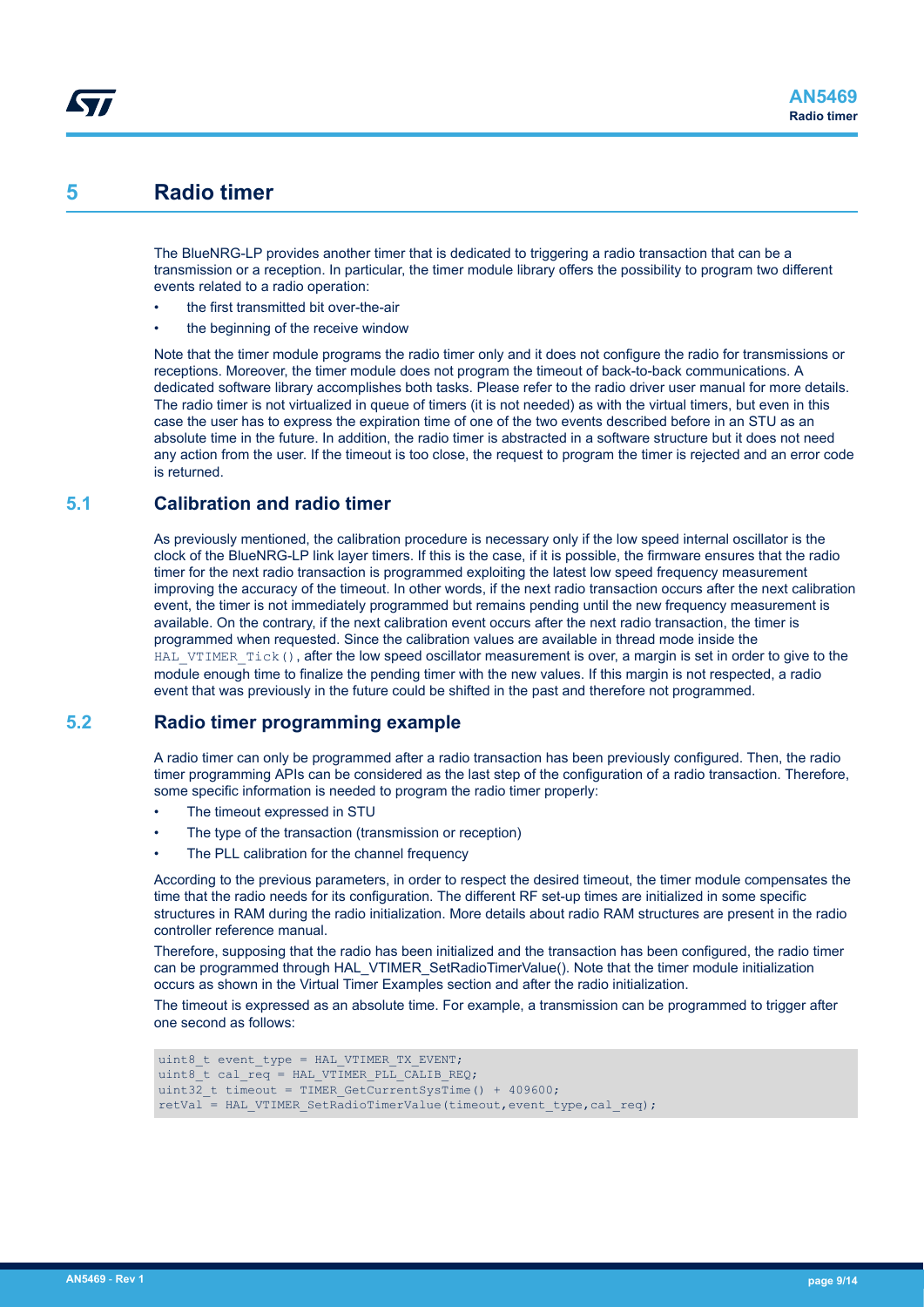The API returns an error code if the timeout passed is too close. The radio timer can be stopped before its triggering. However, if the timeout is too close when the timer is stopped, it may not be properly cleared. In other terms, the firmware always clears the timer but it could be already triggered and then can no longer be stopped. A dedicated API can be used to stop the radio timer. The same API returns a different value if the timer has been cleared successfully or not.

/\*\* \* @brief Clear the last radio activity scheduled disabling the radio timer too. Furthermore, it returns different values if the timeout is too close and possibly the radio activity cannot be cleared in time. @return 0 if the radio activity has been cleared successfully. @return 1 if it is too late to clear the last radio activity. @return 2 if it could be not possible to clear the last radio activity. \*/ uint8\_t HAL\_VTIMER\_ClearRadioTimerValue(void);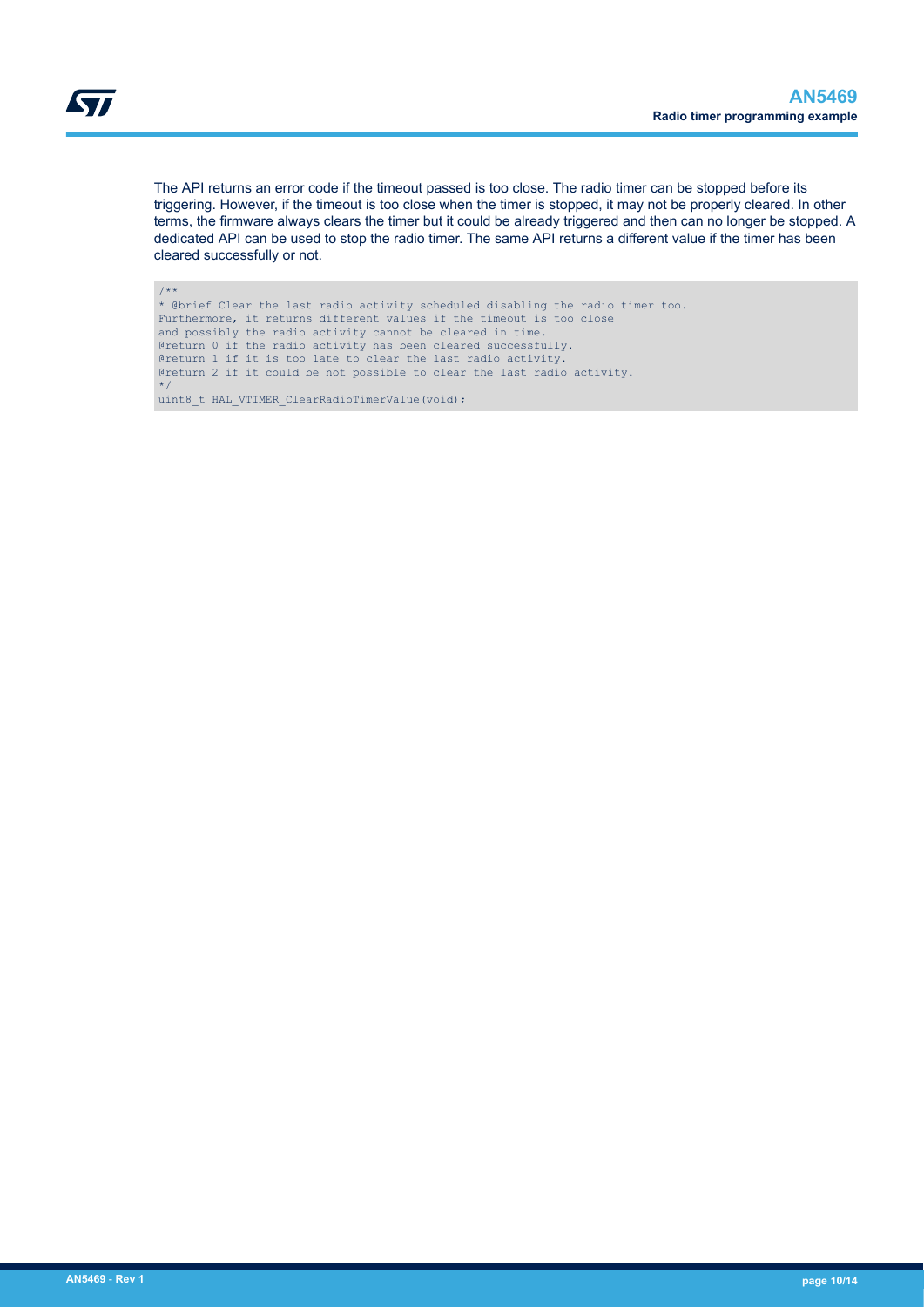### <span id="page-10-0"></span>**6 Sleep management**

The timer module prevents the device from going to sleep in different conditions:

- A virtual timer triggered but its related callback has not yet been executed
- A low speed clock measurement is ongoing
- The next radio transaction is very close
- The device is in a back-to-back communication

As noted many times, the timer module autonomously starts the internal virtual timer to perform the calibration procedure end/or the time base maintenance. If the low power mode with no timer is requested at application level, if there is not a radio timer scheduled and a virtual timer programmed, the timer module also disables the internal virtual timer. In this case, if configured properly, the device is able to wake up only through external sources.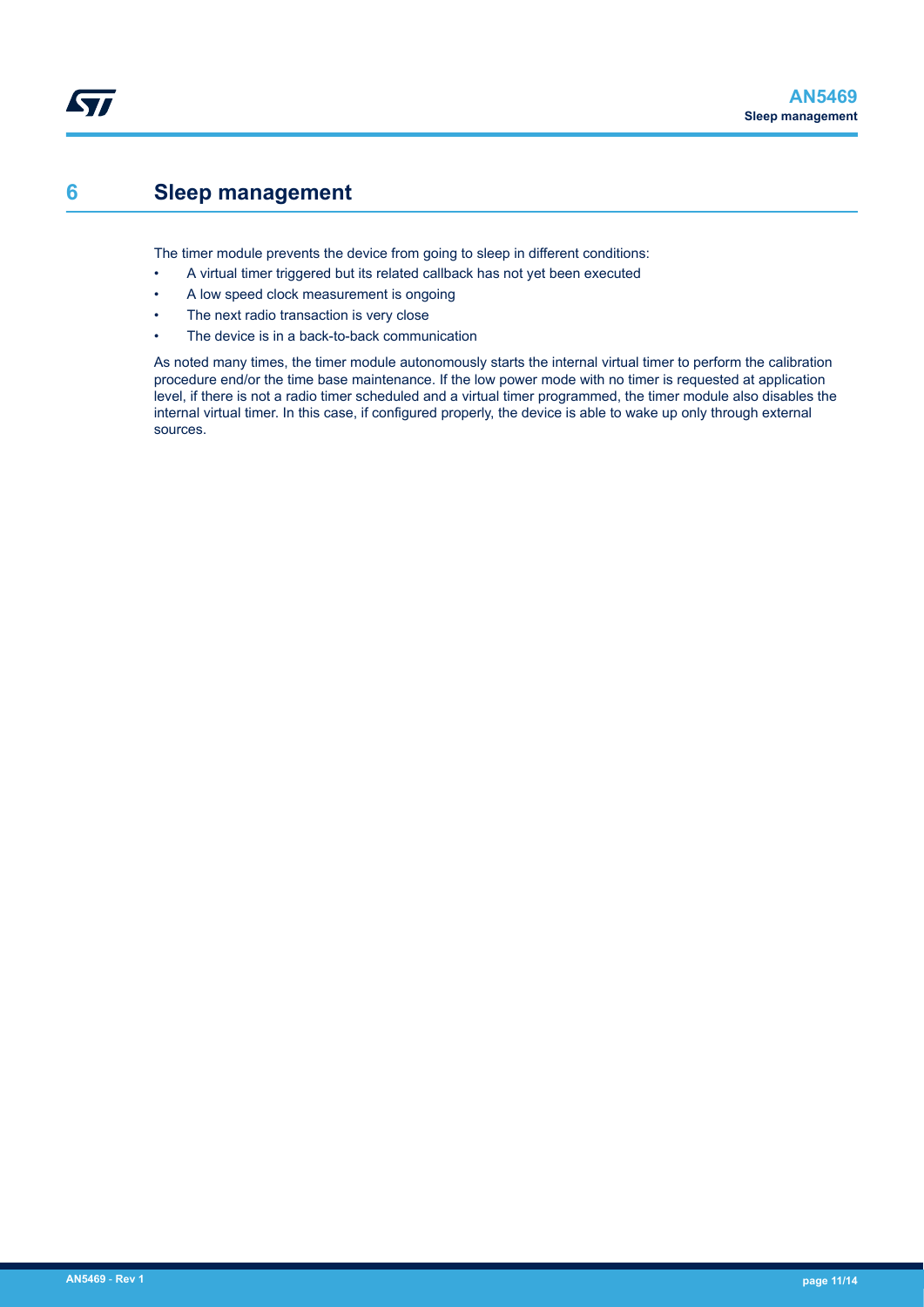## <span id="page-11-0"></span>**Revision history**

#### **Table 1. Document revision history**

| <b>Date</b> | <b>Version</b> | <b>Changes</b>   |
|-------------|----------------|------------------|
| 13-Jul-2020 |                | Initial release. |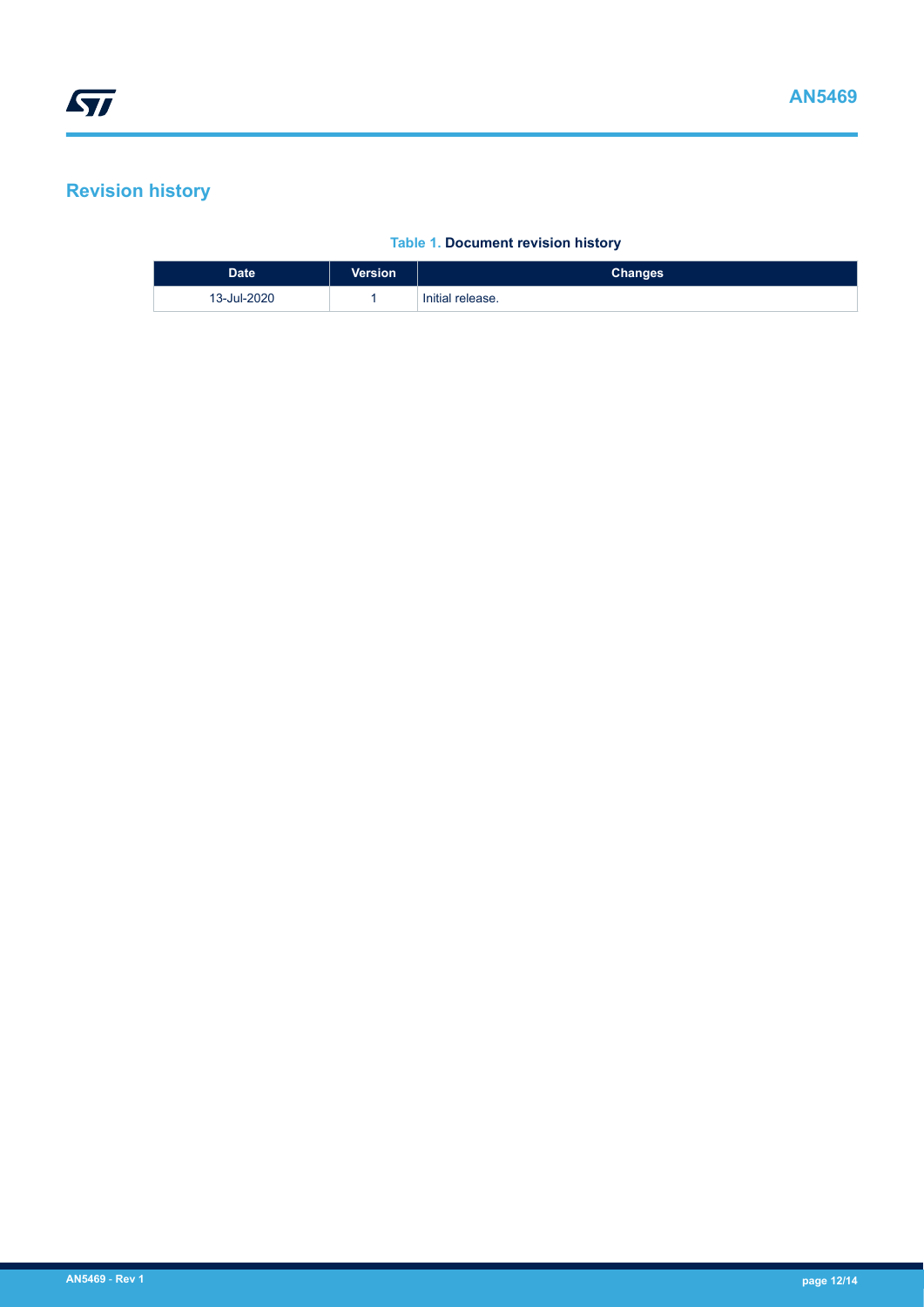

## **Contents**

| $\mathbf{1}$     |     |  |  |  |  |
|------------------|-----|--|--|--|--|
| $\overline{2}$   |     |  |  |  |  |
|                  | 2.1 |  |  |  |  |
| 3 <sup>1</sup>   |     |  |  |  |  |
|                  | 3.1 |  |  |  |  |
| $\blacktriangle$ |     |  |  |  |  |
|                  |     |  |  |  |  |
| $5\phantom{.0}$  |     |  |  |  |  |
|                  | 5.1 |  |  |  |  |
|                  | 5.2 |  |  |  |  |
| 6                |     |  |  |  |  |
|                  |     |  |  |  |  |